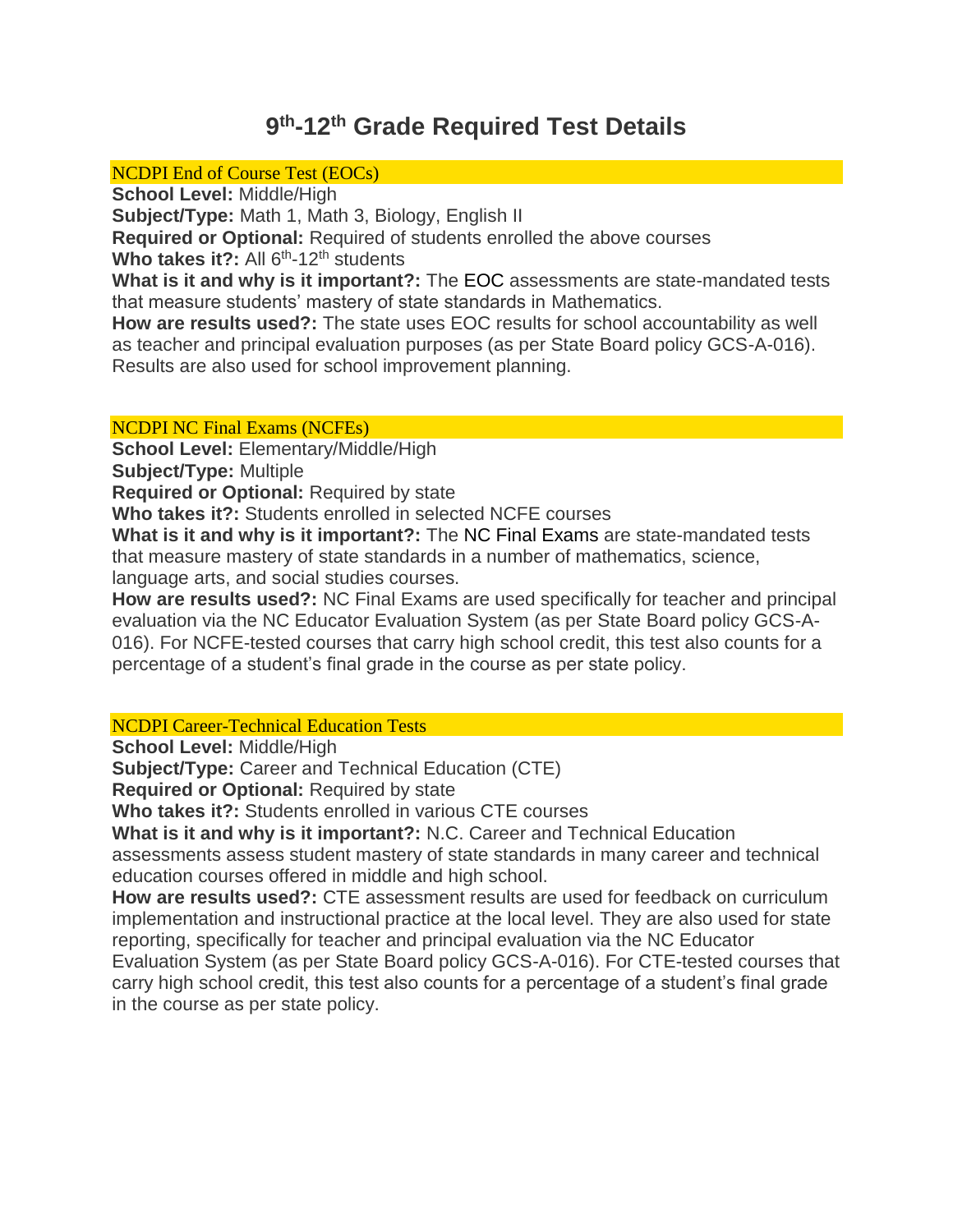#### Advanced Placement Tests

**School Level:** High **Subject/Type:** Various **Required or Optional:** Optional

**Who takes it?:** Any high school student who wants to take an AP exam, regardless of whether they are enrolled in an AP course.

**What is it and why is it important?:** The AP program allows students to take college-level courses and exams to earn college credit. There are 34 different AP exams that consist of multiple-choice and free-response items. All AP exams are optional for students.

**How are results used?:** Students' AP exam results enhance their college applications and eligibility for scholarships. Results are also used by high schools for advising and counseling students, by WCPSS for evaluating instructional effectiveness and planning curriculum, and by colleges and universities to make decisions regarding admissions and scholarships.

#### Pre-ACT

**School Level:** High

**Subject/Type:** College Entrance Exams

**Required or Optional:** Required by state

**Who takes it?:** Students in Grade 10

**What is it and why is it important?:** The Pre-ACT is a standardized, curriculumbased, multiple-choice achievement test that includes four areas: English, mathematics, reading and science, reported on the same scale as the ACT.

**How are results used?:** Results are used by high schools for advising and counseling students, by WCPSS for evaluating instructional effectiveness and planning curriculum, for predicting which students are on track to be ready for college, and as a source of data to help counselors, students and parents make appropriate course placement decisions.

# **ACT**

**School Level:** High

**Subject/Type:** College Entrance Exams

**Required or Optional:** Required by state

**Who takes it?:** Students in Grade 11 in March

**What is it and why is it important?:** The ACT is a standardized, curriculum-based, multiplechoice achievement test that includes four areas: English, mathematics, reading and science. The ACT writing test is optional. The ACT assesses skills and knowledge that are important for success in college.

**How are results used?:** Results are used by high schools for advising and counseling students, by WCPSS for evaluating instructional effectiveness and planning curriculum, and by colleges and universities to make decisions regarding admissions, scholarships and loans and course placement. Results are also used as part of the state's high school accountability framework.